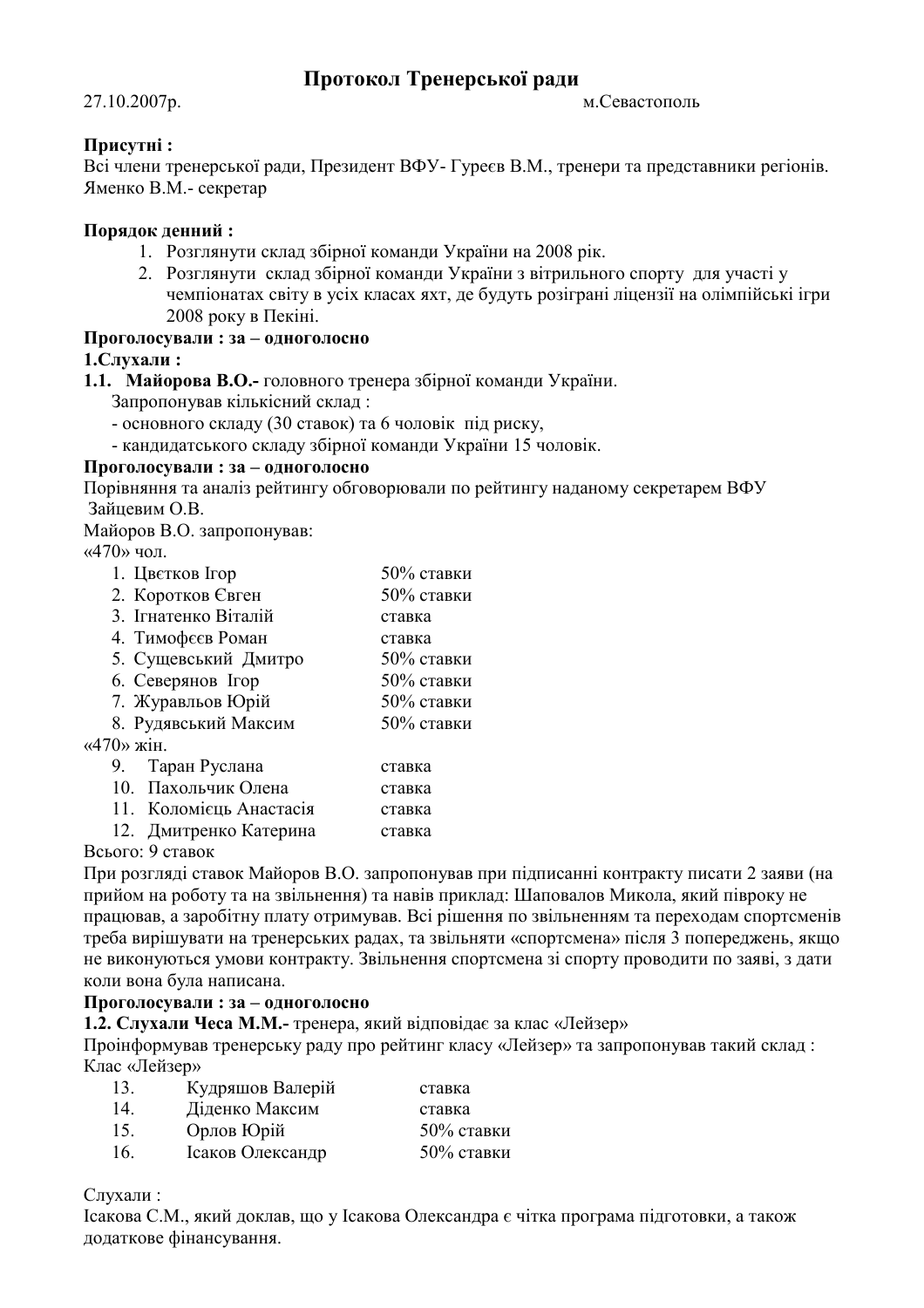Додали ще 50% ставки Ісакову Олександру.

## Проголосували: за - одноголосно

Всього: 3,5 ставок

- Клас «Лейзер- Радіал»
	- 17. Аністратенко Ірина ставка
	- Гафенко Анастасія 18 ставка

# Проголосували: за - одноголосно

Всього: 2 ставки.

## 1.3. Слухали Оберемка Володимира - тренера вітродошки

Проінформував про рейтингу вітродошки та запропонував:

- Оберемко Максим 19. ставка
- 20 Давиденко Дмитро ставка
- $21$ Маслівень Ольга ставка
- $22$ Горбатих Ольга 50 % ставки

До кандидатського складу Оберемко В. запропонував включити Забіякина Олександра (м. Севастополь), а Райхерт М.П. доповів, що згідно договору з м. Києвом вирішено питання про придбання для нього вітродошки, тому запропонував включити молодого, перспективного спортсмена до основного складу та надати 50% ставки.

Забіякин Олександр  $50\%$  ставки

23 Проголосували: за - одноголосно

Всього: 4 ставки

1.4. Слухали Майорова В.О.- головного тренера збірної команди України.

Клас «49en»

| 24.            | Лука Родіон     | ставка        |
|----------------|-----------------|---------------|
| 25.            | Леончук Георгій | ставка        |
| Клас «Торнадо» |                 |               |
| 26.            | Калінчев Павло  | ставка        |
| 27.            | Шафранюк Андрій | ставка        |
| Клас «Фінн»    |                 |               |
| 28.            | Гусенко Андрій  | ставка        |
| 29.            | Борисов Олексій | $50\%$ ставки |
| 30.            | Садчиков Антон  | ставка        |

Питання по Садчикову А. та Єфремову I. вирішувалось голосуванням (Єфремов не виконав жодного нормативу з фізичної підготовки) на користь Садчикова А.

## Проголосували: за - одноголосно

 $B<sub>CB</sub>$ ого: 6.5 ставок

Клас «Інглінг»

| 31. | Долинська Марія     | під риску |
|-----|---------------------|-----------|
| 32. | Калініна Ганна      | під риску |
| 33. | Матевушева Світлана | під риску |

## Проголосували: за - одноголосно

## 1.5 Слухали Гуреєва В.М.- президента ВФУ

Клас «Зірковий»

- $34$ Євсеєнко Олександр ставка 35. Гуреєв Василь під риску
- $36<sup>°</sup>$ Авксентьєв Євген ставка
- 37. Кондратюк Костянтин ставка
- 38 Коротков Володимир ставка

По кандидатурі Даценко Костянтина було докладено о проблемах з фінансовими звітами, тому питання про включення його до складу збірної команди поки відкладено.

Клас «470» - 9 ставок

Клас «Лейзер» - 5,5 ставок

Клас «RS: $X$ » – 4 ставки

Клас «49ер», «Торнадо», «Фінн» - 6,5 ставки

Клас «Зірковий» - 4 ставки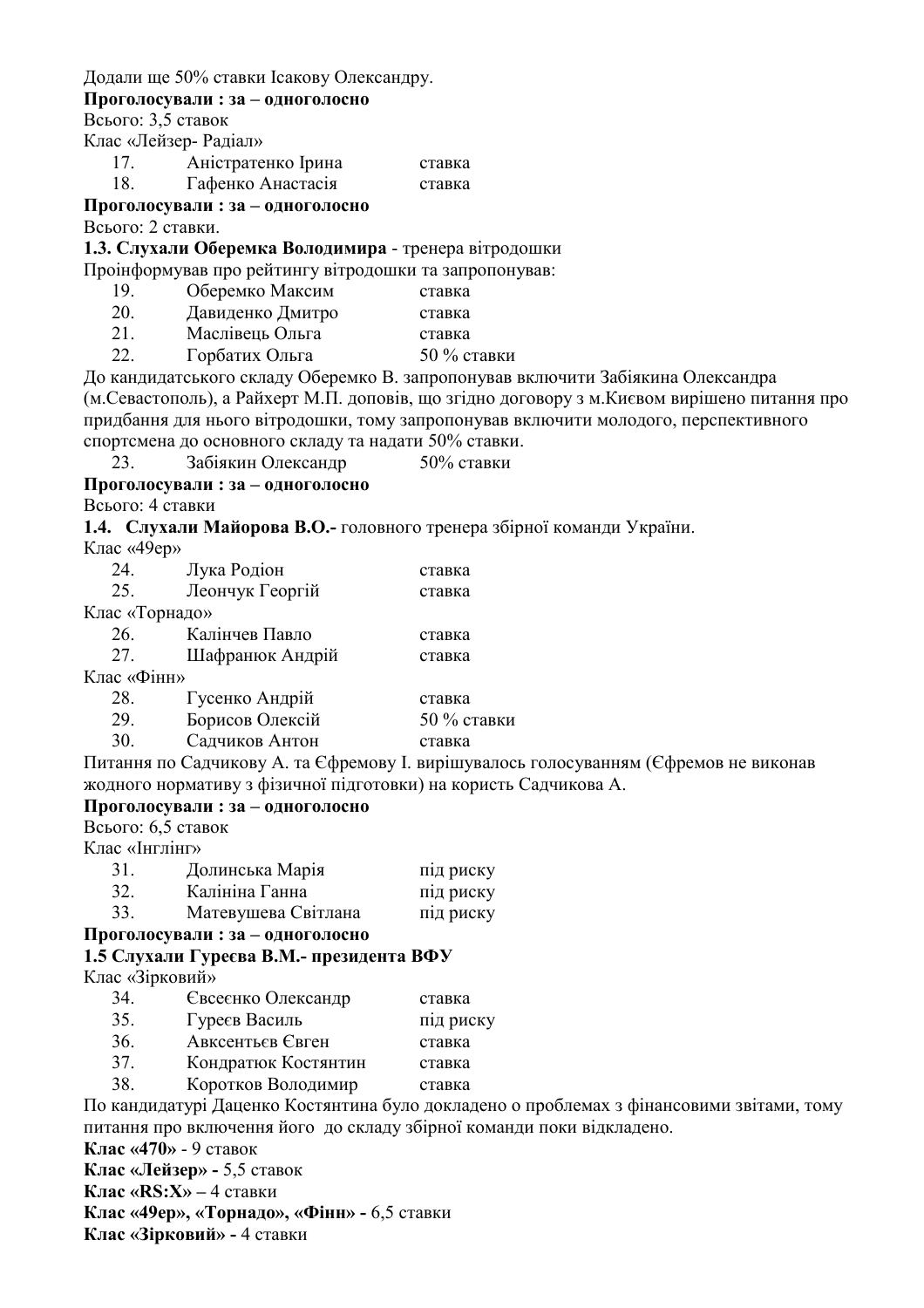+1 ставка Мошковського Віталія, який перейшов з класу «470»

## Всього ставок: 30 ставок – 39 чоловік

## Проголосували: за - одноголосно

1.5. Майорова В.О.- головного тренера збірної команди України.

Особливу увагу було надано кандидатському складу збірної команди. Клас «Лейзер»

- Владимиров Володимир  $\mathbf{1}$
- $\mathcal{L}$ Сайдуков Денис
- Клас «Лейзер- Радіал»
	- Бірюк Наталія  $\mathcal{E}$
	- Костянец Нонна  $\overline{4}$
	- Шабанова Олена (за пропозицією Майоровой О.С.)  $\overline{5}$
- Клас «470»
	- Чичерова Олександра 6
	- Бородіна Таїсія (почала тренування після хвороби)  $\tau$
- Клас «Торнадо»
	- Голімбієвський Станіслав  $\mathsf{R}$
	- $\mathbf{Q}$ Волошенюк Олексій
- Клас «49ер»
	- 10 Левін Іван
	- 11 Сирота Сергій

Клас «RS:X»

- 12 Єршов Дмитро
- 13 Сагуленко Анна

Клас «Фінн»

- 14 Єфремов Ілля
- 15 Кулик Артем

## Проголосували: за - одноголосно

Резервний склад збірної команди України (50 осіб) розглядався по квотам для кожного класу яхт (кількість чоловік у класах яхт) згідно загальній кількості 101 спортсмен у складі збірної команди України з вітрильного спорту.

Клас «470» чол. - 5 чол.

Клас «470» жін - 2 чол

Клас «Лейзер», «Лейзер-Радіал», «Лейзер 4,7», «Промінь-М» - 13 чол.

Клас «Фінн» - 1 чол.

Клас вітродошки – 6 чол.

Клас «49ер» - 2 чол.

Клас «Торнало» - 2 чол.

Всього: 31 чоловік

Квота для класів «Оптиміст», «Кадет» - 19 чоловік, згідно рейтингу даних класів яхт. Всього резервний склад збірної команди України: 50 чоловік

#### $2.$ Слухали:

#### 2.1. Майорова В.О. – головного тренера збірної команди України, Гуреєва В.М. -Президента ВФУ

Розглядали питання про спортсменів, які увійдуть до складу збірної команди, яку треба фінансувати та які мають шанс на отримання ліцензій на олімпійські ігри 2008 року в Пекіні. Запропоновано:

Клас «470» жін. – Руслана Таран, Олена Пахольчик

Клас «470» чол. – Ігор Цвєтков, Євген Коротков

Віталій Ігнатенко, Роман Тимофєєв

Клас «Торнадо» - Павло Калінчев, Андрій Шафранюк

Клас «Фінн» -Олексій Борисов

Пріоритет буде надано цим 4 класам.